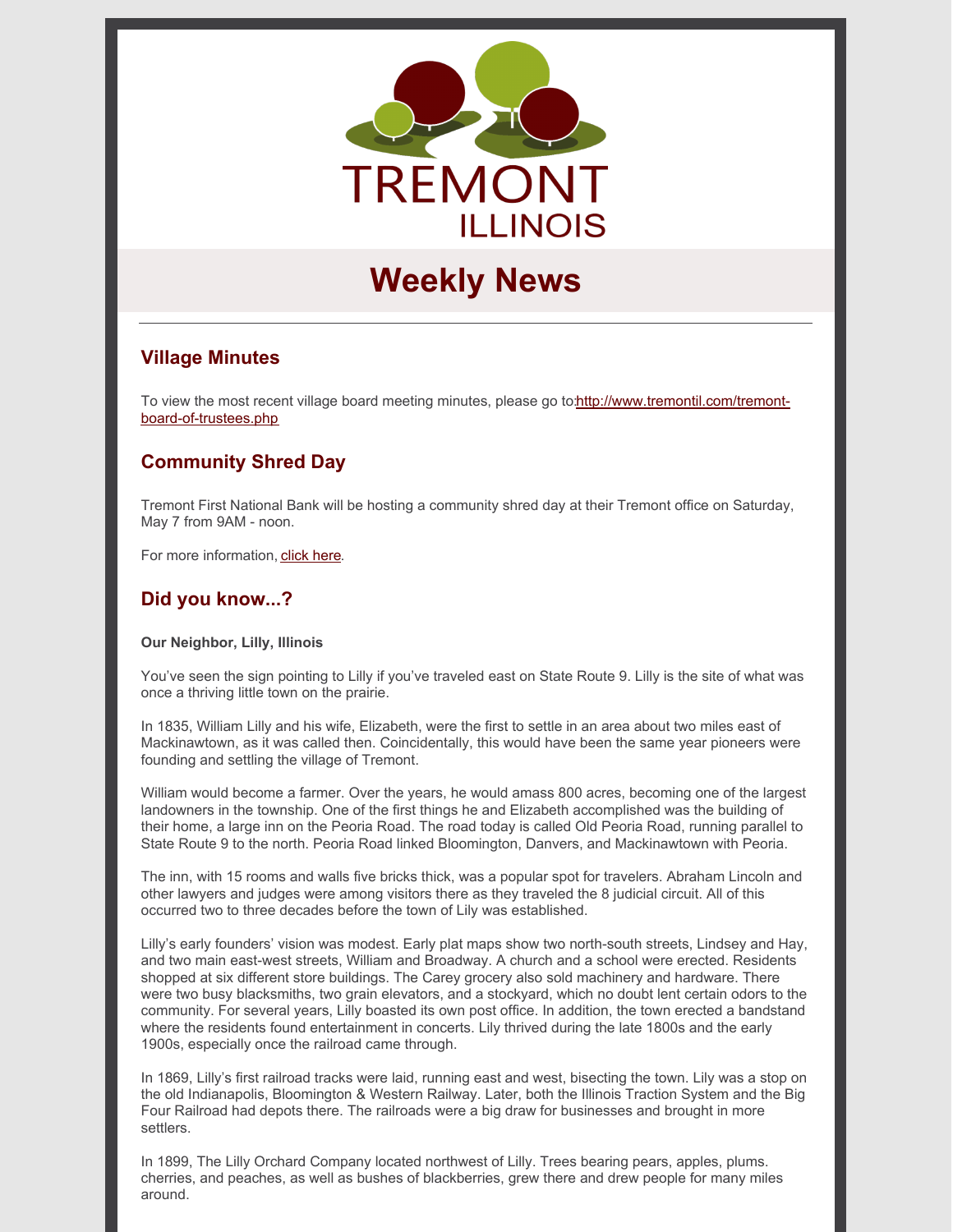The future looked bright for the small Central Illinois town.

Next: "Lilly's Demise and Tragedies".

~Tremont Museum and Historical Society

| LILLY                                          | n.                   |
|------------------------------------------------|----------------------|
| Situated on Sec.14 T.24 R.2 W. 3rd P.M.        |                      |
| Machinaw Twp.                                  |                      |
| Scale 300ft - Tinch.                           |                      |
| WILLIAM                                        | ST.                  |
| TOO<br>Pads<br>$7.5^{\circ}$<br>76<br>۳        | y                    |
| 65<br>$T\gamma$<br>74                          | z.<br>65             |
| 23<br>$70^{\circ}$<br>y.<br>in.                | 3                    |
| 24<br>GO <sub>1</sub><br>戏<br>O                | <b>NOILOY</b><br>zt. |
| z<br>202.<br>Ľ,<br>777398                      | 65                   |
| 37.7                                           |                      |
| CLEVELAND, CINCINNATION CHICAGO, & BE LOLIS R. |                      |
| <b>FORMZBLY</b><br>MOV 1<br>n.                 | Flemator             |
| CLESCRATE SIL<br>12233403<br>×.<br>x           |                      |
| <b>BROADWAY</b>                                |                      |
| <b>Altalation</b><br>37 28 37 36 35 35 35      |                      |
|                                                |                      |
|                                                |                      |
|                                                |                      |

*1891 Plat map of Lilly, Illinois*

# **Tremont Museum**

#### **We're Back!**

The museum will be open 2nd and 4th Sundays from 2:00-4:00PM throughout the year. Both buildings will be open and admission is by donation. We are happy to schedule times for groups or individuals by appointment. Call Rich at 309-231-1123.

#### **Let's Talk Turkey!**

Ever wonder why Tremont is so turkey-oriented? Why are the school teams called "the Tremont Turks?" Why do we have an annual Turkey Festival? Greg and Steve Sinn have been researching and will present "The History of Turkey Production in Tremont" on Tuesday evening, March 15, at 7:00PM at the Tremont Community Center. They will answer these questions and much more! The program is hosted by the Tremont Museum and Historical Society. Refreshments will be served. Please mark your calendar and plan to plan to attend!

#### **Quilters Needed**

Come help quilt on our next Quilt of Valor which will be presented to a Tremont Veteran.

**Where**: Tremont Community Center **When**: March 22-24 Come and go from 9AM to 2PM.

Lunch is provided and no previous experience is needed.

If you have questions, call Joyce Ropp at 309-925-5059.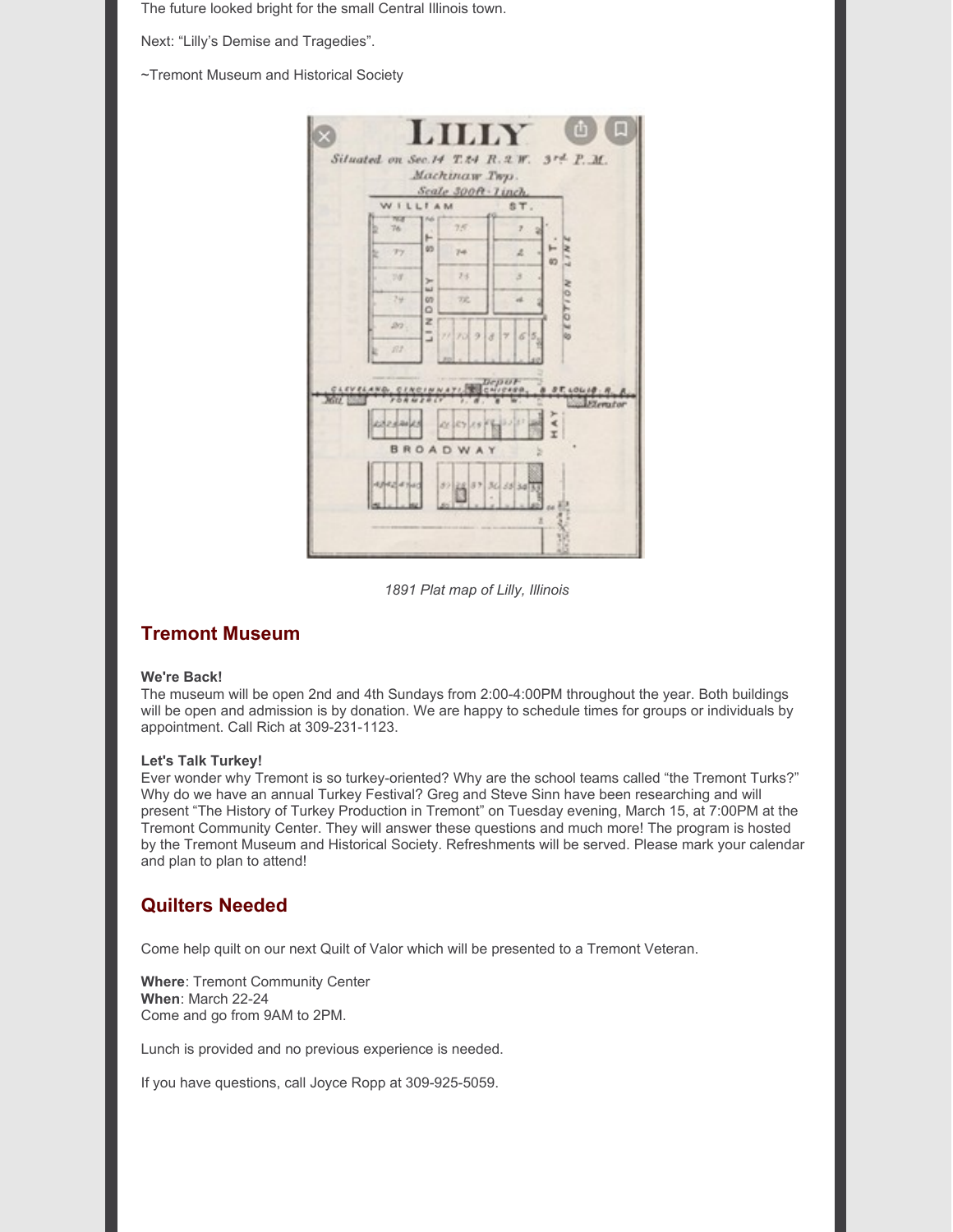

# **TCA Meeting**

The Tremont Commerce Association will be hosting their March meeting this Tuesday, March 15th at 12:00pm at the Community Center. We welcome all businesses in or near Tremont to join us as we get an update from Village Project Manager Jeff Hinman on the state of various projects around town, including Sampson Street work, anticipated Route 9 changes, and more.

# **Kindergarten Screening**

Kindergarten screening for the 2022-2023 school year will be held Wednesday, April 20, through Friday, April 22, at the Tremont Community Center. You may sign up for an appointment by clicking this link:

#### <https://www.signupgenius.com/go/10C0D4EA5A628A7FFC52-20222023>

Students who attend the Turk Center can choose to either schedule an appointment through this link or choose to be screened while they are at the Turk Center. Please let Jennifer Hendrickson know which option you decide.



# **4-H Adventures in Nature**

Beginning in April, 4-H Adventures in Nature will release theme-based challenges at the beginning of each month. Families can choose to participate in as many of the challenges as they would like, and most challenges can be completed in any outdoor space. Prizes will be awarded to those that complete challenges and submit their results.

For more information and to sign up, click here.

# **Tremont District Library**

**Chess and Checkers Day!** Saturday, March 19th 10:30-1:00pm

Do you love checkers or chess? Join us for a special tournament at the library! Ages 7+. No experience? Learn from Miss Nicole and Miss Lizzi as well as other young chess and checkers enthusiasts.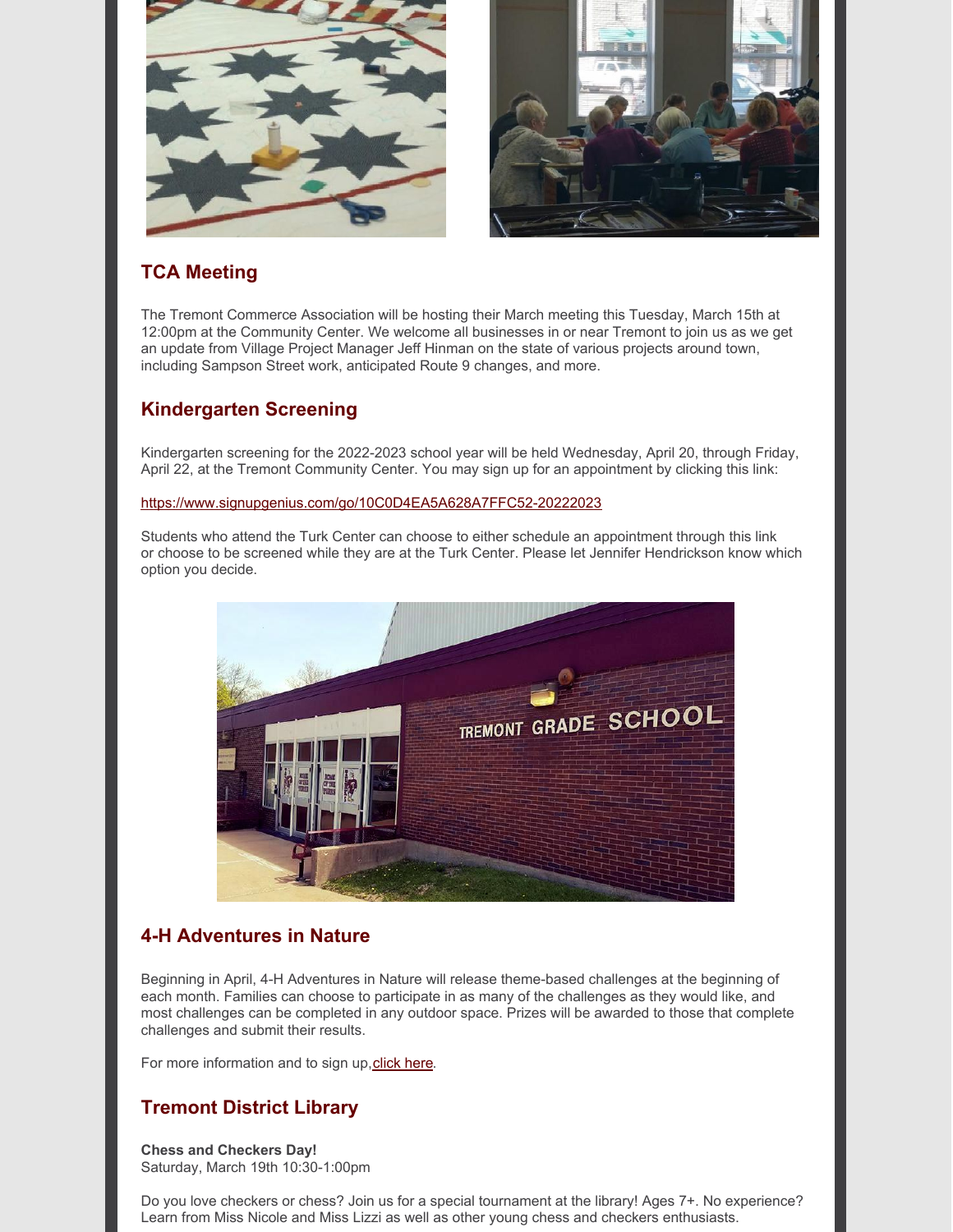No registration is required, just drop in to be added to the bracket. Prizes to be announced!

#### **Coming up soon: Evening Story Hour**

Monday, March 28th: 6:00-6:45pm

Story Hour is an early literacy group perfect for preschool aged patrons. Under the direction of Miss Maddie, kids read stories, sing songs and rhymes, do activities, and practice their developing socialization skills!

These sessions are just like our Story Hour sessions on Thursdays, but in the evening! Themes will be different than our Thursday sessions, so no matter if you attend daytime Story Hour regularly or not, there will be something new for you to enjoy. No registration required, wiggles are welcome

#### **Hogwarts' Half-Bloods (YA Book Club)**

Tuesday, March 15th, 7pm

Ages 12-19 are invited to join us to discuss a monthly book (or two) pick and enjoy a drink from Eli's. Copies of each month's book are available at the library for anyone interested! If you'd like to keep up to date with Hogwarts' Half-Bloods, email Lizzi at [lizzi@tremontlibrary.com](mailto:lizzi@tremontlibrary.com) to be added to our Remind group.

Upcoming reads:

- March 15th "The Selection", "The Elite", & "The One" by Kiera Cass
- April 19th "Happily Ever After", "The Heir", & "The Crown" by Kiera Cass
- May 17th "The Maze Runner" & "The Scorch Trials" by James Dashner

#### **Make-it Monday**

3:30 - 4:30 PM

Miss Nicole loves to learn about the world around her and create cool things, and that's what Make-It Monday is all about! Join her once a month to make a cool S.T.E.A.M. related project! Upcoming topics:

- April: Thermochromic Slime
- May: Levers, Pulleys, Catapults Oh My!

#### **Baby and Me**

Wednesdays, 10:30 AM

New and experienced parents are invited to join Miss Nicole on Wednesday mornings for a parent/baby support group. Meet other parents in the area, make friends, enjoy new toys, lots of books, and a must: free coffee.

The focus of this group is parents and young children ages 0-3, but other siblings are always welcome! No registration required, drop in whenever works best for you.

#### **Story Hour**

Thursdays: March 24th

This spring we'll be hosting Story Hour in the meeting room on the second and fourth Thursdays of each month. No registration is required, so join us whichever days you'd like!

Any questions? Call 925-5432, or email Miss Lizzi at [tremontlibrary.childrens@gmail.com](mailto:tremontlibrary.childrens@gmail.com)

#### **Birdhouses**

We have so many beautiful birdhouses decorating the library! Birdhouse voting starts now! Pick up your ballot and cast your votes before March 18th. Winners will be announced March 21st. Pick up your birdhouses April 1st

## **Tuesday**

TCA Meeting - 12:00PM Tremont Community Center

MS Scholastic Bowl home vs Pekin Edison - 3:45PM

JV BB at Tri-Valley - 4:30PM

Historical Society Turkey Talk Program - 7:00PM Tremont Community Center